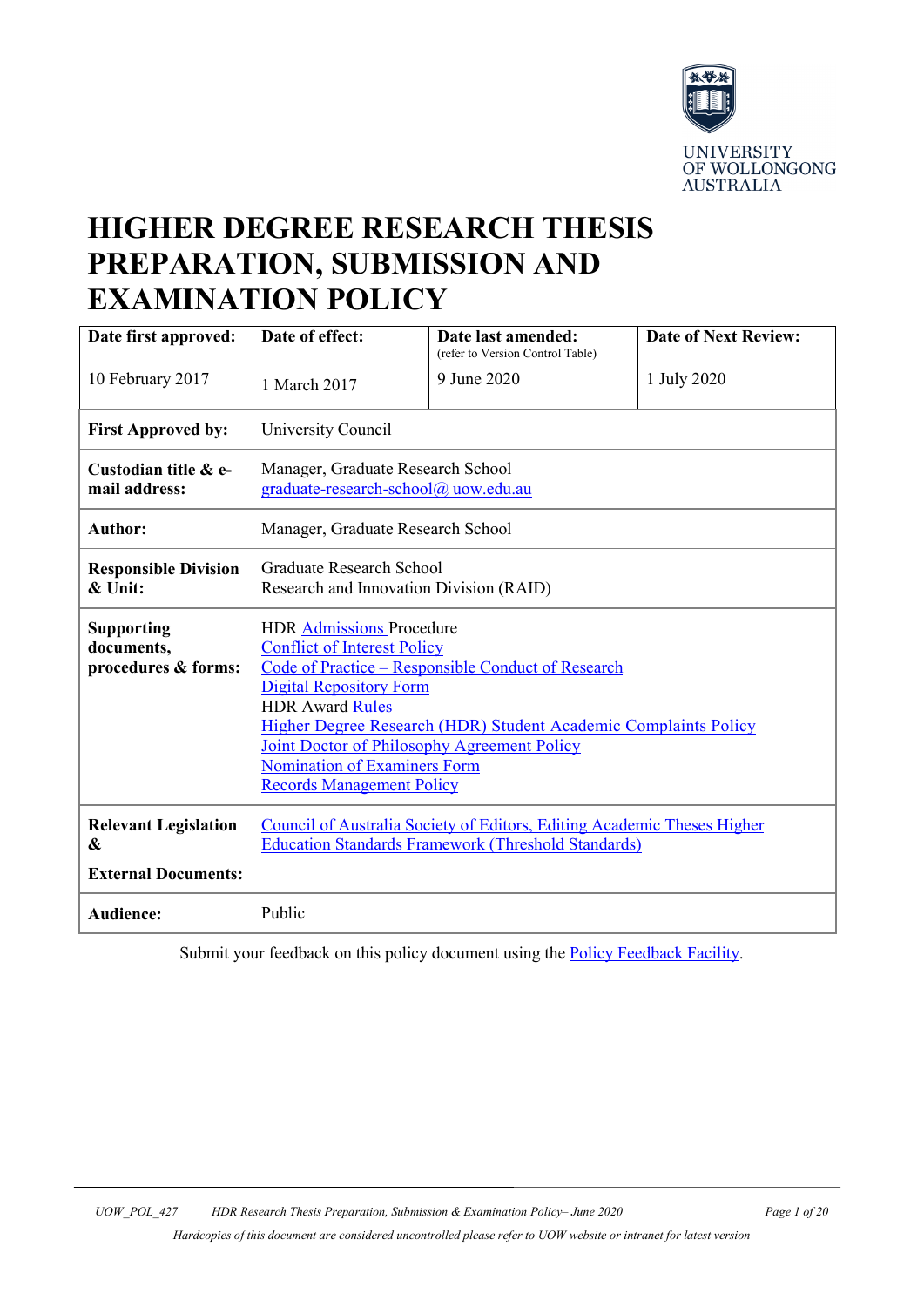

# **Contents**

| $\mathbf{1}$   |  |  |  |
|----------------|--|--|--|
| $\overline{2}$ |  |  |  |
| 3              |  |  |  |
| 4              |  |  |  |
| 5              |  |  |  |
| 6              |  |  |  |
| 7              |  |  |  |
| 8              |  |  |  |
| 9              |  |  |  |
| 10             |  |  |  |
| 11             |  |  |  |
| 12             |  |  |  |
| 13             |  |  |  |
| 14             |  |  |  |
|                |  |  |  |
|                |  |  |  |
|                |  |  |  |
|                |  |  |  |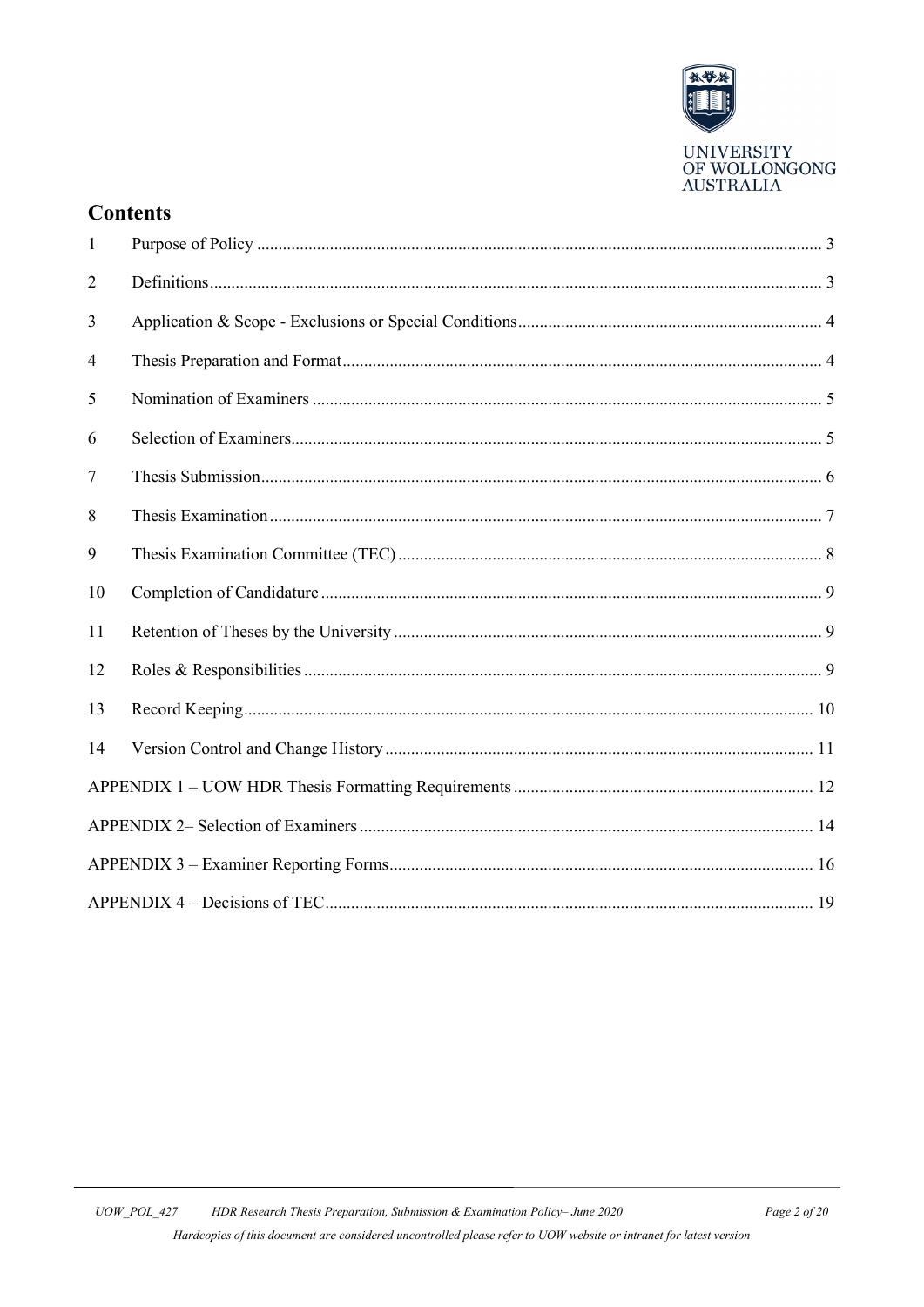

# <span id="page-2-0"></span>**1 Purpose of Policy**

- 1. The purpose of this policy is:
	- 1.1. to provide clear, consistent and detailed requirements for thesis preparation, submission and examination at the University of Wollongong (UOW); and
	- 1.2. to ensure the academic integrity of Higher Degree Research (HDR) processes.
- 2. This policy supports UOW's strategic goal to recruit, support and reward high-quality HDR students, align them to research strengths and develop them to ensure their successful careers in academia, government and industry.

| <b>Word/Term</b>          | Definition (with examples if required)                                                                                              |  |  |
|---------------------------|-------------------------------------------------------------------------------------------------------------------------------------|--|--|
| <b>ADR</b>                | Associate Dean (Research)                                                                                                           |  |  |
| <b>Doctoral Degrees</b>   | Doctor of Business Administration (DBA)                                                                                             |  |  |
|                           | Doctor of Creative Arts (DCA)                                                                                                       |  |  |
|                           | Doctor of Philosophy (PhD)                                                                                                          |  |  |
|                           | Doctor of Philosophy (Clinical Psychology) (PhD(ClinPsyc))                                                                          |  |  |
|                           | Doctor of Philosophy (Integrated) (PhD(Int))                                                                                        |  |  |
|                           | Doctor of Public Health (DPubHlth)                                                                                                  |  |  |
|                           | Doctor of Education (DEd)                                                                                                           |  |  |
| Candidate                 | A person enrolled to study or registered for a course.                                                                              |  |  |
| Examiner                  | A person or persons with responsibility for the assessment of theses.                                                               |  |  |
| <b>HDR</b>                | Higher Degree Research                                                                                                              |  |  |
|                           | HDR courses are: Research Masters Degrees, Doctoral Degrees, Doctoral Degree by<br>Published Works, or Higher Doctoral Degrees      |  |  |
| <b>Higher Doctoral</b>    | Doctor of Laws (LLD)                                                                                                                |  |  |
| Degrees                   | Doctor of Letters (DLitt)                                                                                                           |  |  |
|                           | Doctor of Science (DSc)                                                                                                             |  |  |
| <b>HPS</b>                | Head of Postgraduate Studies – oversees and coordinates all aspect of HDR<br>candidature within faculty schools.                    |  |  |
| International<br>Examiner | A person or persons based outside of Australia, who is not a UOW staff member,<br>with responsibility for the assessment of theses. |  |  |
| Joint PhDs                | A PhD undertaken under an agreement between UOW and an overseas institution.                                                        |  |  |

# <span id="page-2-1"></span>**2 Definitions**

*UOW\_POL\_427 HDR Research Thesis Preparation, Submission & Examination Policy– June 2020 Page 3 of 20*

*Hardcopies of this document are considered uncontrolled please refer to UOW website or intranet for latest version*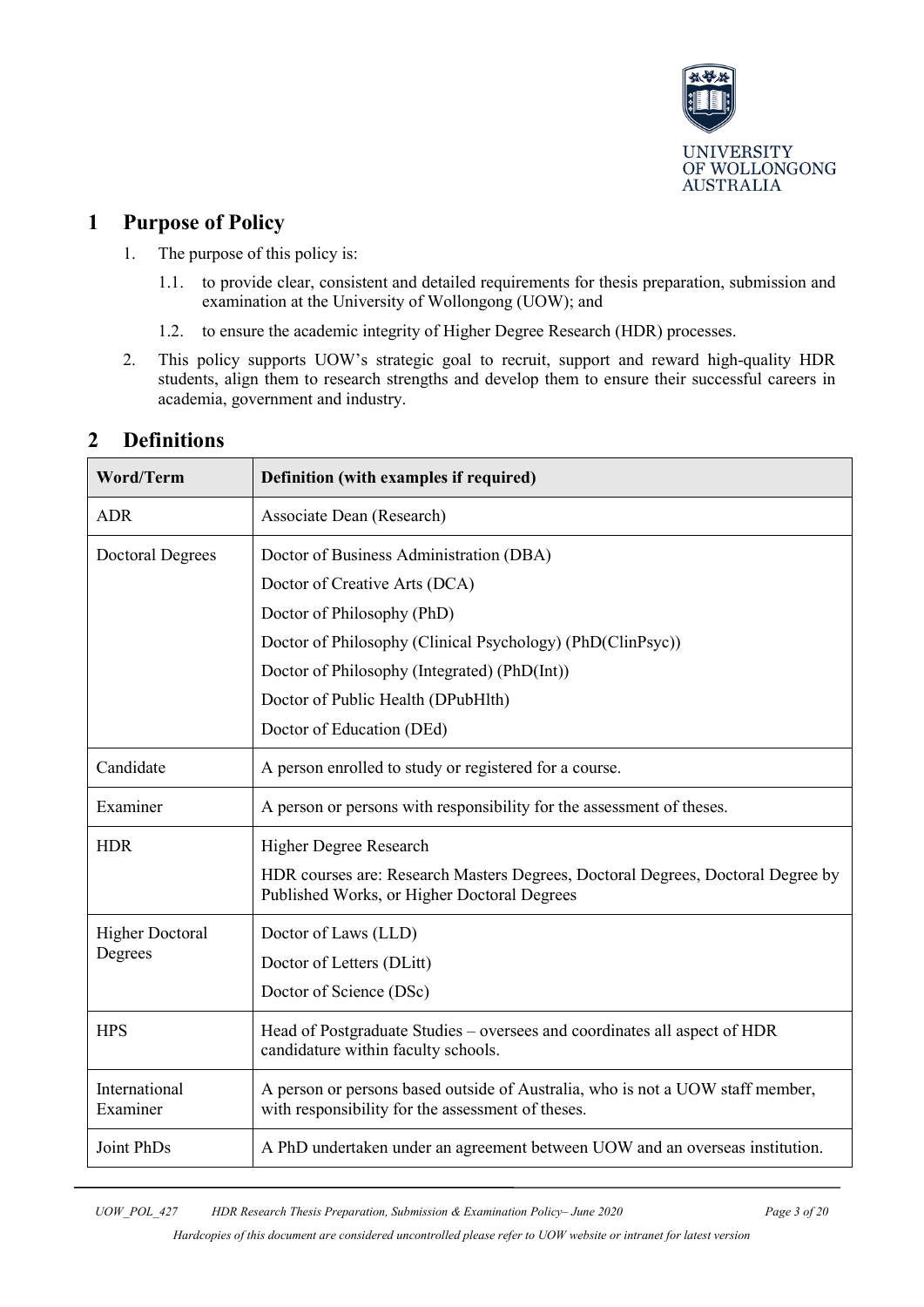

| MPhil                             | Master of Philosophy                                                                                                                                                                                                                                                                      |  |
|-----------------------------------|-------------------------------------------------------------------------------------------------------------------------------------------------------------------------------------------------------------------------------------------------------------------------------------------|--|
| <b>MRes</b>                       | Master of Research                                                                                                                                                                                                                                                                        |  |
| PhD                               | Doctor of Philosophy                                                                                                                                                                                                                                                                      |  |
| Principal Supervisor              | The main supervisor of the student, who is responsible for ensuring compliance with<br>all HDR policies and practices.                                                                                                                                                                    |  |
| <b>Research Masters</b><br>Degree | Master of Philosophy<br>Master of Research                                                                                                                                                                                                                                                |  |
|                                   |                                                                                                                                                                                                                                                                                           |  |
| <b>SMO</b>                        | <b>Student Management Officer</b>                                                                                                                                                                                                                                                         |  |
| Student                           | A person enrolled to study or registered on a course.                                                                                                                                                                                                                                     |  |
| <b>TEC</b>                        | <b>Thesis Examination Committee</b>                                                                                                                                                                                                                                                       |  |
| Thesis                            | A research thesis is a written piece of work which reports on the substantive research<br>undertaken during the course of a student's candidature.                                                                                                                                        |  |
| Turnitin                          | An online service integrated with the University's eLearning platform that provides a<br>streamlined process for submitting, assessing student submissions and providing<br>feedback online. It also provides a text-matching tool to assist in preventing and<br>identifying plagiarism. |  |

# <span id="page-3-0"></span>**3 Application & Scope - Exclusions or Special Conditions**

- 1. This policy applies to:
	- 1.1. All academic, research and professional services staff involved in the governance and administration of HDR students;
	- 1.2. All examiners of HDR thesis appointed by UOW, and
	- 1.3. All students undertaking the following Higher Degrees by Research at UOW:
		- a. Research Masters Degrees;
		- b. Doctoral Degrees;
		- c. Doctoral Degrees by Published Works; and
		- d. Joint PhDs

# <span id="page-3-1"></span>**4 Thesis Preparation and Format**

1. The main requirement for completion of a higher degree by research is the submission of a thesis. Discipline conventions vary with regard to the length and format of a research thesis. Further information is available at Appendix 1 – UOW HDR Thesis Formatting Requirements.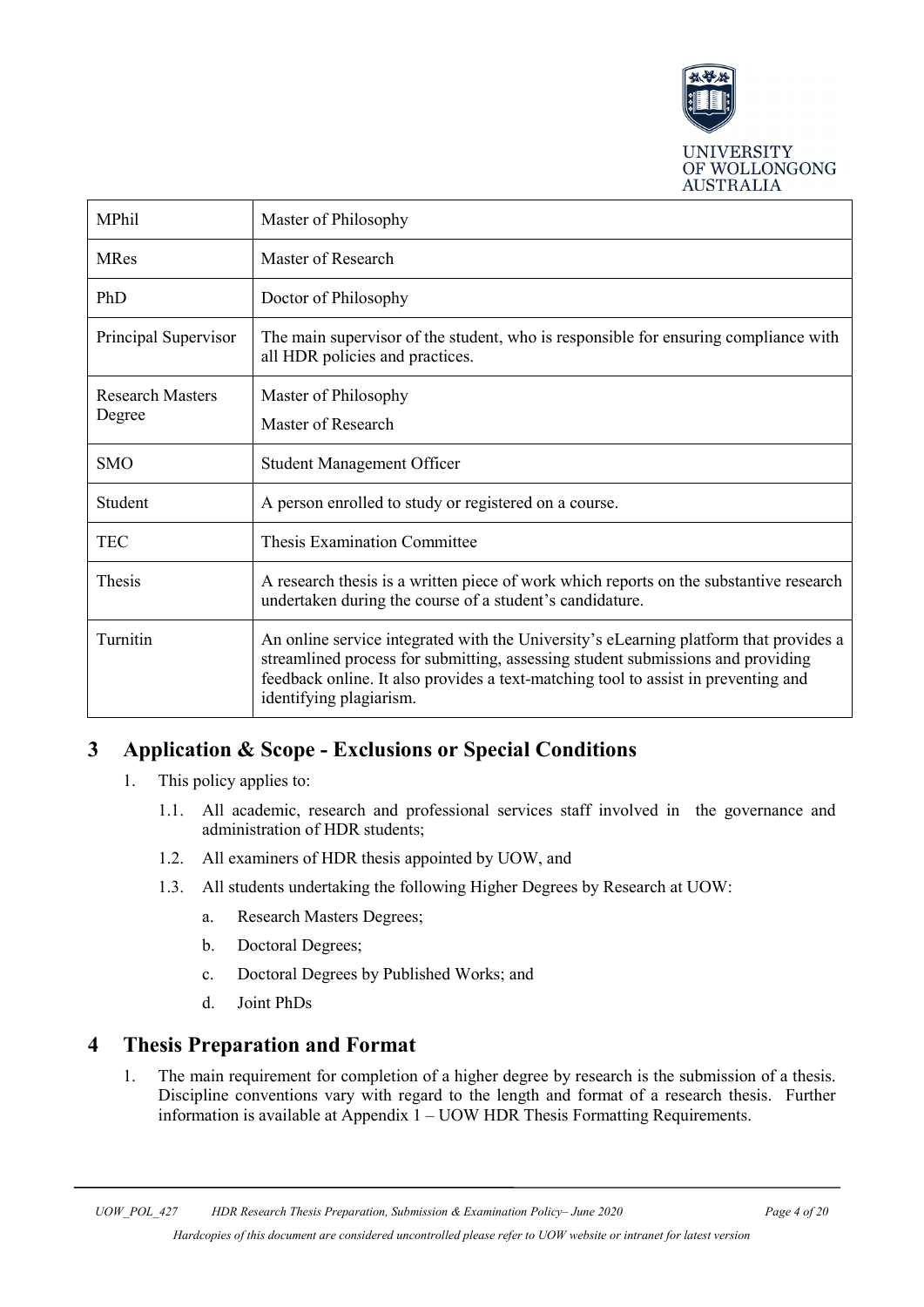

- 2. While guidance regarding the research design and techniques should be sought form the student's supervisors, the actual research must be undertaken by the student and the thesis must represent an account by the student of their research project.
- 3. Student may not submit as the main content of their thesis any work or material which has previously been submitted for a UOW degree or a similar award from another institution except in the instance where a doctoral degree thesis has been resubmitted for examination as a Master of Philosophy.
- 4. UOW also accepts HDR theses in the compilation format. A thesis by compilation is a thesis where the core chapters consist of papers which have been submitted or accepted for publication. Specific requirements for the thesis by compilation are set out in the Higher Degree Research (HDR) Thesis by Compilation Guidelines.
- 5. There is no prescribed minimum length for a thesis as this will vary depending on the research topic and the form of presentation. If the thesis is longer than 100,000 words examiners are notified and may refuse to be involved in the examination.

# <span id="page-4-0"></span>**5 Nomination of Examiners**

- 1. Examiners are nominated in accordance with the criteria set out in Appendix 2.
- 2. Examiners should not have a conflict of interest or close association with the candidate or their supervisor/s as set out in Appendix 2.
- 3. The identification of potential examiners is the responsibility of the student and supervisors. Four potential examiners are nominated. The student is not permitted to know the identity of the two examiners who are eventually selected to examine the thesis.
- 4. The following principles apply in the nomination of examiners:
	- 4.1. The nomination of potential examiners is a process involving both the student and the supervisor.
	- 4.2. In considering examiners, account should e taken of the examiners' understanding of the thesis topic and of the methodology employed.
	- 4.3. The nominated examiners must have substantial knowledge and expertise within the field of study.
	- 4.4. The nominated examiners themselves must have qualifications at least at the level of the student's thesis.

# <span id="page-4-1"></span>**6 Selection of Examiners**

- 1. Two examiners are selected by the principal supervisor and approved by the HPS to examine each research thesis from the four potential examiners nominated.
- 2. Both examiners must be external to the University of Wollongong.
- 3. For doctoral theses, at least one examiner must be an international examiner.
- 4. Requests for exemptions to clause 6.3 must be made by the supervisor via the Head of Postgraduate Studies to the Chair of the Thesis Examination Committee (TEC). Requests will be considered and decided by the Chair of the TEC in consultation with the Deputy Chair.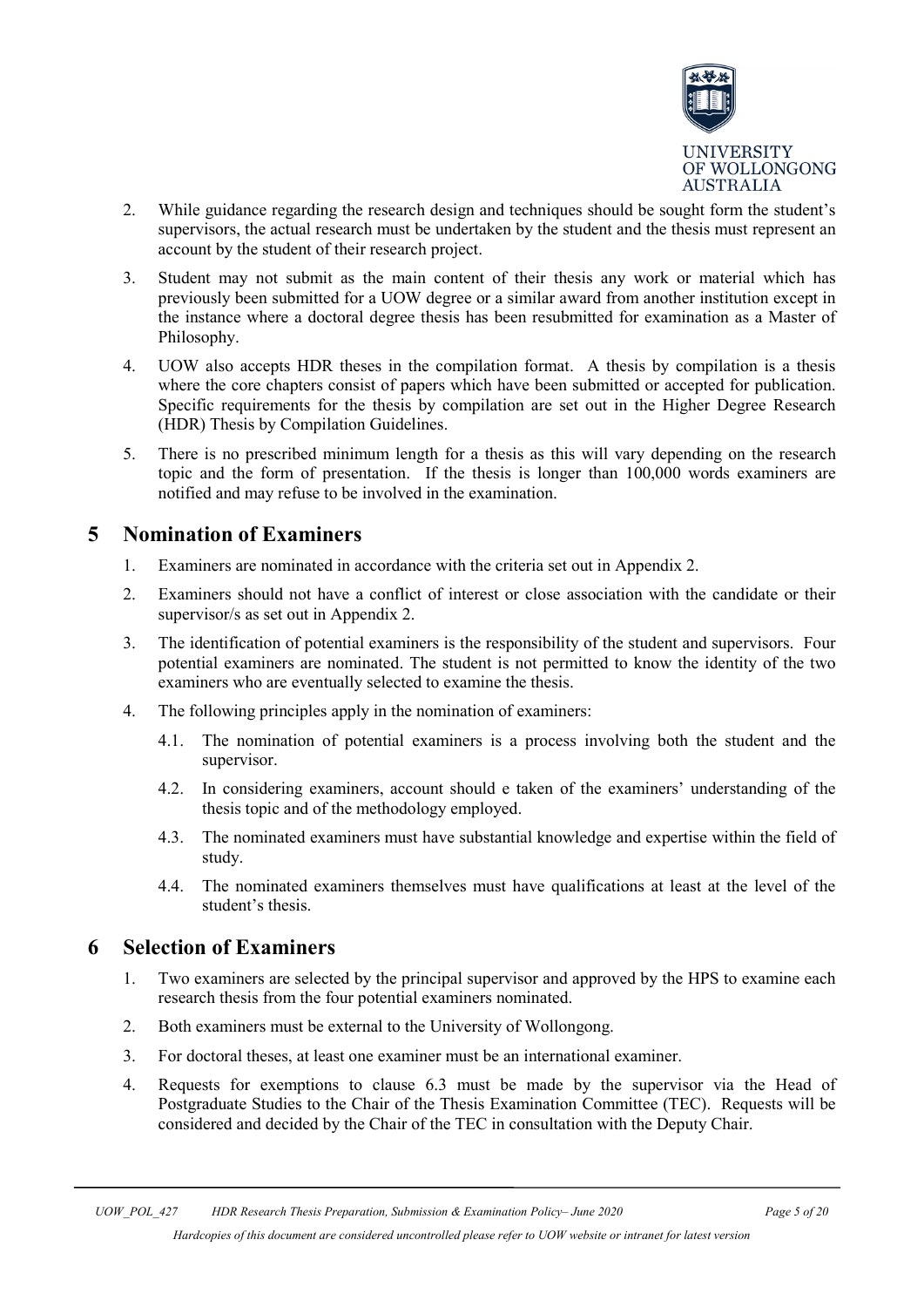

- 5. A standard exemption to clause 6.3 applies to examiners for all creative practice examinations with a live performance or exhibition content. Where creative works need to be sighted in person, examiners may be from two separate states within Australia.
- 6. Once the supervisor has confirmed the avability of the selected thesis examiners, their appointment is approved by the HPS and confirmed with the examiners by the Graduate Research School (GRS).

### <span id="page-5-0"></span>**7 Thesis Submission**

1. Students must be enrolled at the time of submission and cannot submit before the minimum course length specified in the rule 4.23 – 4.27 of the HDR Award Rules.

#### **Prior to Submission: Supervisor Certification**

- 2. A student must first submit their thesis to the principal supervisor together with a Turnitin report (to ensure the thesis has been prepared in accordance with the University's relevant requirements for academic integrity).
- 3. If the Turnitin report is satisfactory and, in the opinion of the principal supervisor, is ready for examination, the principal supervisor certifies that the thesis is prima facie worthy of examination.
- 4. Following certification by the principal supervisor, the student can submit their thesis to the GRS via the online HDR thesis submission portal.
- 5. The principal supervisor is required to submit a completed Nomination of Examiners Form to the GRS via the HPS listing the proposed examiners for the thesis.
- 6. If a principal supervisor believes that a thesis is not yet of sufficient quality to submit and is not willing to certify that a thesis is prima facie worthy of examination, s/he is required to discuss the matter with the HPS and advise the student of their concerns in writing.
- 7. If, following discussions with the principal supervisor, the student still wishes to submit the thesis, the student may refer the matter to the TEC for consideration.
- 8. To inform the TEC, the student is required to provide a written statement outlining why the student believes their thesis should be submitted without the principal supervisor's consent.
- 9. The principal supervisor (in consultation with the HPS) must provide a written statement outlining why they do not support the submission.
- 10. The TEC will seek external advice on the matter from an independent academic who has knowledge of the field but is not one of the potential examiners.
- 11. Based on the advice and the information provided, the Chair of the TEC (on behalf of the Committee) will make a determination about whether to send the thesis out for examination.
- 12. The decision will be communicated in writing to the student, supervisors and HPS.
- 13. Should the TEC determine that the thesis can be submitted for examination, the student can submit their thesis to the GRS via the online HDR thesis submission portal.

#### **Submission**

- 14. Thesis will be submitted online via the HDR thesis submission portal.
- 15. Students will submit their thesis and a thesis abstract via the online portal.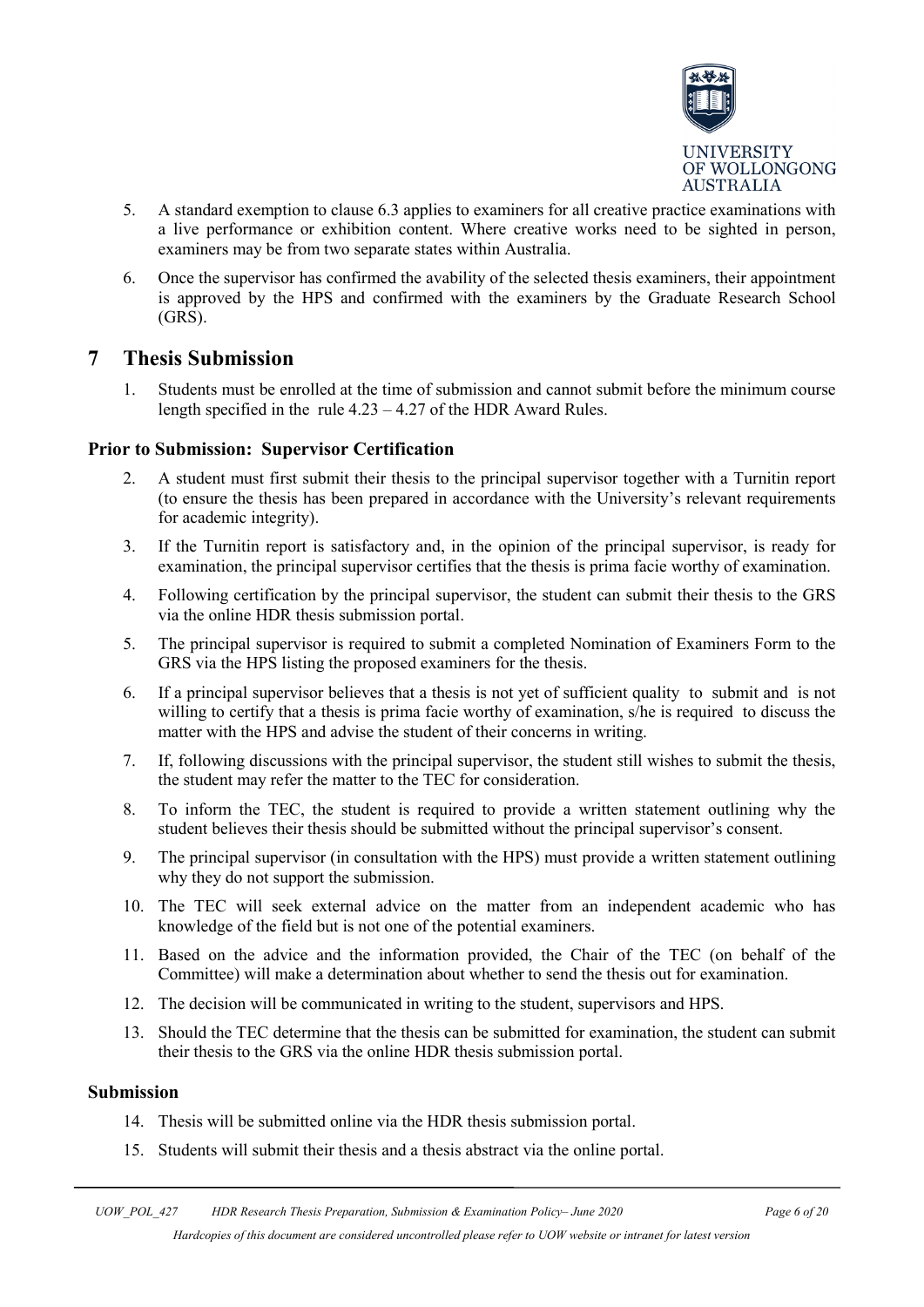

- 16. At the time of online submission, the student will also be required to enter the following details along with their thesis:
	- a. Student number
	- b. Student name
	- c. Degree title
	- d. Title of thesis
	- e. Certification that the work is the student's own and has not been submitted for a degree at any other university or institution.
- 17. Depending on examiners' requirements, HDR students submitting a thesis for examination will be required to present the Graduate Research School with the required number of printed copies and submit the electronic copy via the online HDR thesis submission portal.

# <span id="page-6-0"></span>**8 Thesis Examination**

- 1. Examiners are advised that the task of examination must be undertaken on a confidential basis.
- 2. Where a student believes there are intellectual property considerations or potential controversial subject matter, s/he should inform their principal supervisor.
- 3. On the advice of the principal supervisor, the GRS will request that the examiners sign a confidentiality agreement.
- 4. Neither the student nor the supervisors may contact the examiners with regard to the thesis for any reason during the examination process.
- 5. The identity of the examiners may be revealed to the student only once the examination process is completed.
- 6. Examiners are asked to provide a report to the HPS via the GRS consisting of two separate sections:
	- a. A completed and signed reporting form, including the Examiner's final recommendation; and
	- b. A separate written report ((Full details of the requirements of examiners' reports and the outcomes that can be recommended are contained in Appendix  $3 - Examine$ Reporting).
- 7. The HPS in each faculty is responsible for reviewing the examiner reports, liaising with the supervision team, and preparing a report with recommendations for the TEC to review.
- 8. The HPS's report must identify any revisions suggested by the examiners, which, in the opinion of the HPS, are NOT required to be made and must contain reasons why those revisions are not required.
- 9. The report must confirm that the HPS has thoroughly read the examiners' reports and engaged with the student's supervision team.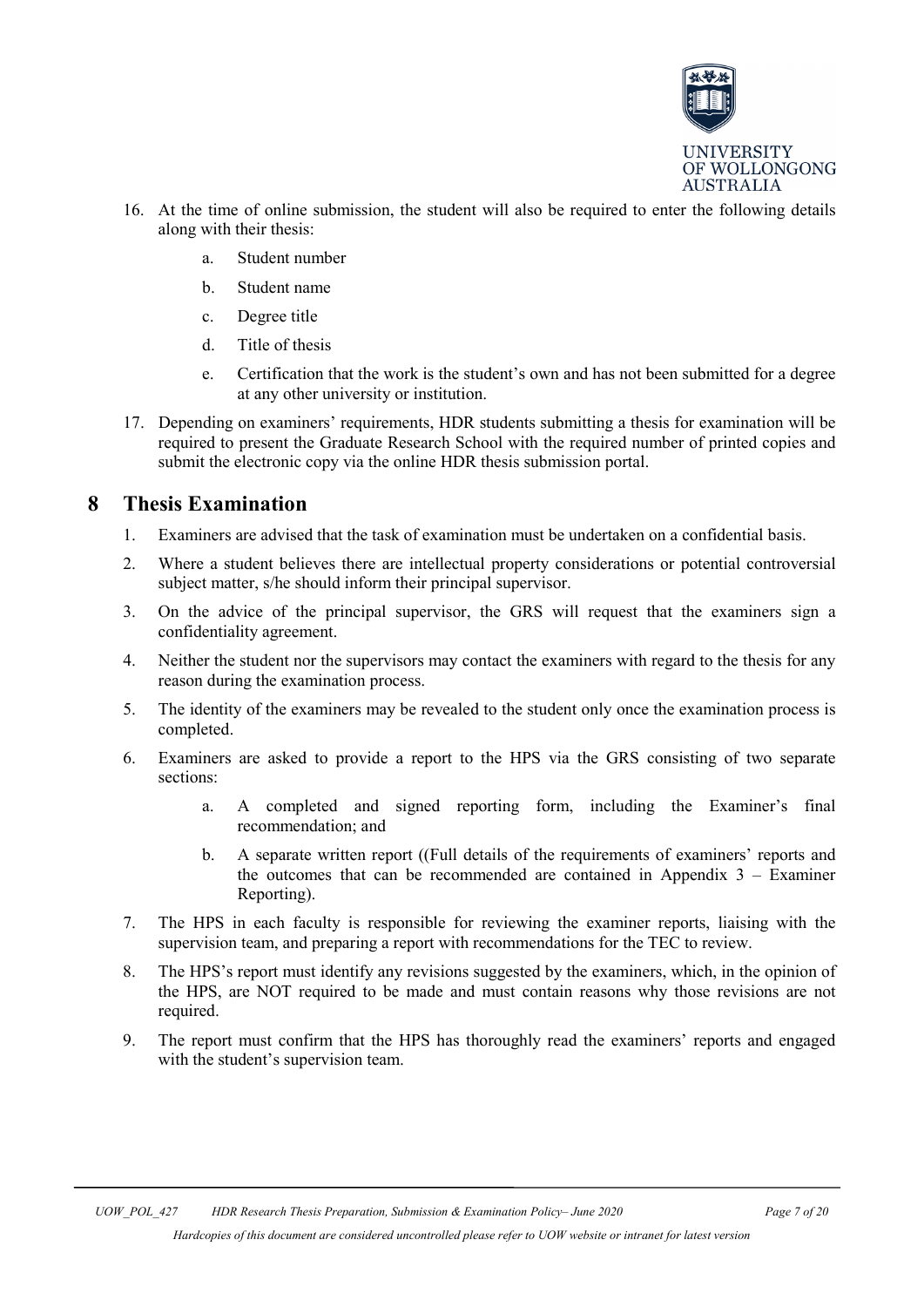

# <span id="page-7-0"></span>**9 Thesis Examination Committee (TEC)**

#### **Remit of the TEC**

- 1. The terms of reference and membership of the TEC are set out on the Research committee web page.
- 2. The TEC is responsible for determining a thesis examination outcome based on the examiners' reports and the report from the HPS. The TEC shall be guided by the thesis examination outcomes listed in Appendix 4 when making its decisions.
- 3. The TEC meets monthly (except in the month of January) and makes decisions based on the examiners' reports and HPS recommendations.

#### **Appointment a Third Examiner**

- 4. Where there is a significant difference of opinion between the initial two examiners about a thesis, a third examiner will be appointed by the TEC. For the Master of Research degree a third examiner shall be appointed if the two examiner marks differ by more than 15. The third examiner is typically appointed from the original list of potential examiners identified by the student and supervisors (refer Appendix 4).
- 5. The third examiner must be external to the University and will examine the thesis independently without being informed about the content of the existing examiner reports.
- 6. The third examiner's report will initially be submitted to the HPS via the GRS>
- 7. The HPS, in consultation with the supervisors, will consider the three examiner reports and submit a further report to the TEC with a final recommendation reflecting the outcome recommended by the majority of examiner reports.
- 8. As a rule, if two out of the three examiners agree on the thesis outcome the majority recommendation will be the thesis outcome. If there are three differing outcomes recommended, in general, an outcome which is in the mid-range of the examiner recommendations will be preferred.
- 9. The TEC will consider the report from the HPS and the three examiner reports and determine the thesis examination outcome which will be formally approved by the Chair of the TEC.
- 10. Students are not informed of the examiners' recommendations until after the TEC has finalised the thesis examination outcomes. Once the thesis outcome is finalised, students are provided with the names of their examiners and a copy of each of their examiner reports.

#### **Examination Outcome**

- 11. The GRS is responsible for notifying students of the decisions of the TEC.
- 12. Where revisions are required, the student must make any revisions requested by the examiner(s), per the final decision of the TEC, and within twelve (12) months from the date of the TEC
- 13. The student and supervisor/s may make a request to the Chair of the TEC for an extension to this period under exceptional circumstances. If the revised thesis is not received by the GRS within twelve (12) months, the student will be awarded a fail.
- 14. In the case of Master of Research, if the resolution is to award the degree then a percentage mark and grade must also be determined. In the case of two examiners the final mark shall be the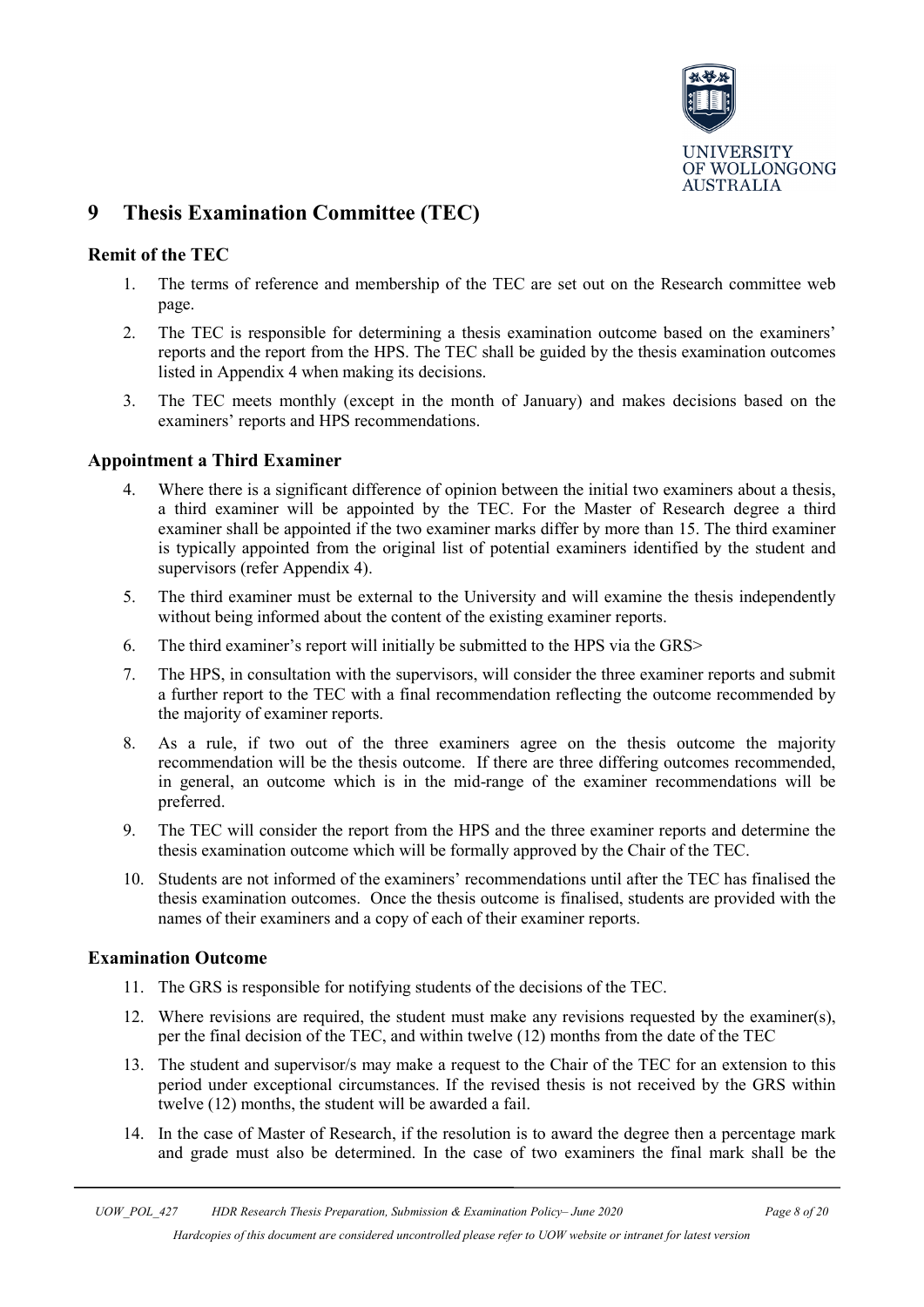

average of the two marks. In the case of three examiners the final mark shall be the average of the two marks that are closest together. If one mark is the average of the other two then that will be the final mark.

15. In certain circumstances, students may appeal against HDR thesis examination outcome. Appeals must be lodged as per the process documented in the Higher Degree Research Academic Complaints Policy.

# <span id="page-8-0"></span>**10 Completion of Candidature**

- 1. Once any revisions required by the TEC have been satisfactorily completed by the HDR student and the final version of the thesis has been approved in writing by the HPS, the student shall submit a digital copy of the final thesis, according to the guidelines set out by the GRS.
- 2. The GRS will not complete the student's record until the following documentation has been received:
	- a. an approved, final electronic copy of the thesis lodged by the student;
	- b. written approval by the HPS certifying that the required revisions have been satisfactorily completed; and
	- c. a signed digital repository form lodged by the student.
- 3. Where a faculty requires a bound copy of the thesis, the student will provide it.

# <span id="page-8-1"></span>**11 Retention of Theses by the University**

- 1. A digital copy of the thesis will be accessible, subject to approved access restrictions requested by the student or supervisor, through UOW Library's Research Online website.
- 2. A thesis will not be made available through Research Online website if it contains confidential information which cannot be made freely accessible.
- 3. Confidentiality will sometimes only apply to a part or parts of the thesis. If practical, confidential material should form a separate confidential section. Alternatively, it may be possible to apply for the thesis to be embargoed for a period of time. The period of restriction normally granted will be twelve (12) months. Requests to restrict access for a longer term will only be approved in exceptional circumstances.

# <span id="page-8-2"></span>**12 Roles & Responsibilities**

- 1. The University has a responsibility to:
	- a. Ensure that this policy is accessible to all staff and students
- 2. The GRS has a has a responsibility to:
	- a. Ensure that all aspects of thesis preparation, submission and examination are carried out as per this policy;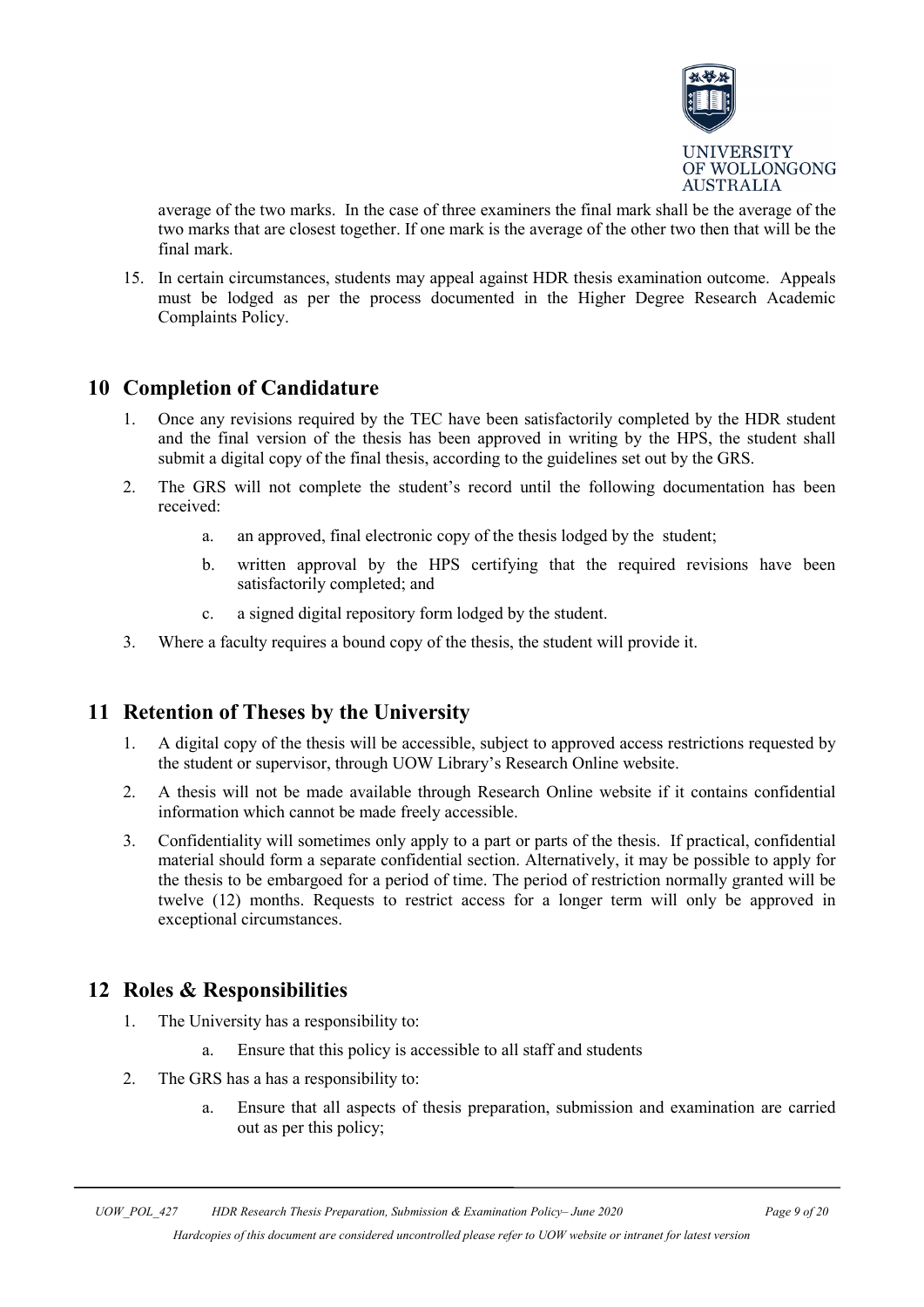

- b. Advise students, supervisors and HPS' as to the principles and procedures to be carried out under this policy;
- c. Ensure that this policy is implemented and applied consistently across the University of Wollongong; and
- d. Ensure the policy is regularly reviewed.
- 3. Heads of Postgraduate Studies have the responsibility to:
	- a. Approve and sign nomination of examiner forms;
	- b. consult with supervisors to prepare draft reports for the TEC; and
	- c. ensure that theses are fully revised in accordance with the TEC decision. .
- 4. HDR Supervisors has the responsibility to:
	- a. Advise the HDR candidate as to when and whether the thesis is suitable, in form and content, for submission;
	- b. Assist the HPS in preparation draft reports for the TEC; and
	- c. Assist the HDR candidate in making any revisions to the thesis advised by the TEC; and
	- d. Assist the HDR candidate in making any revisions ot the thesis advise by TEC.
- 5. HDR students have the responsibility to:
	- a. Submit a thesis which meets the University's requirements on presentation and content, as outlined in this policy; and
	- b. Comply with the University's policies on plagiarism, authorship and the Code of Practice – Responsibly Conduct of Research.
- 6. TEC has the responsibility to:
	- a. Oversee the processes and policies governing UOW HDR thesis examination;
	- b. Consider reports from examiners of theses and determine examination outcomes based on those reports and the report from the Head of Postgraduate Studies;
	- c. Respond to any miscellaneous matters relating to thesis examination; and
	- d. Liaise with the Manager of the GRS to ensure thesis examination practices and policies are appropriately managed and promoted across the University.

# <span id="page-9-0"></span>**13 Record Keeping**

1. Records relating to thesis submission and examination are to be retained and disposed of by the GRS as per the Records Management Policy.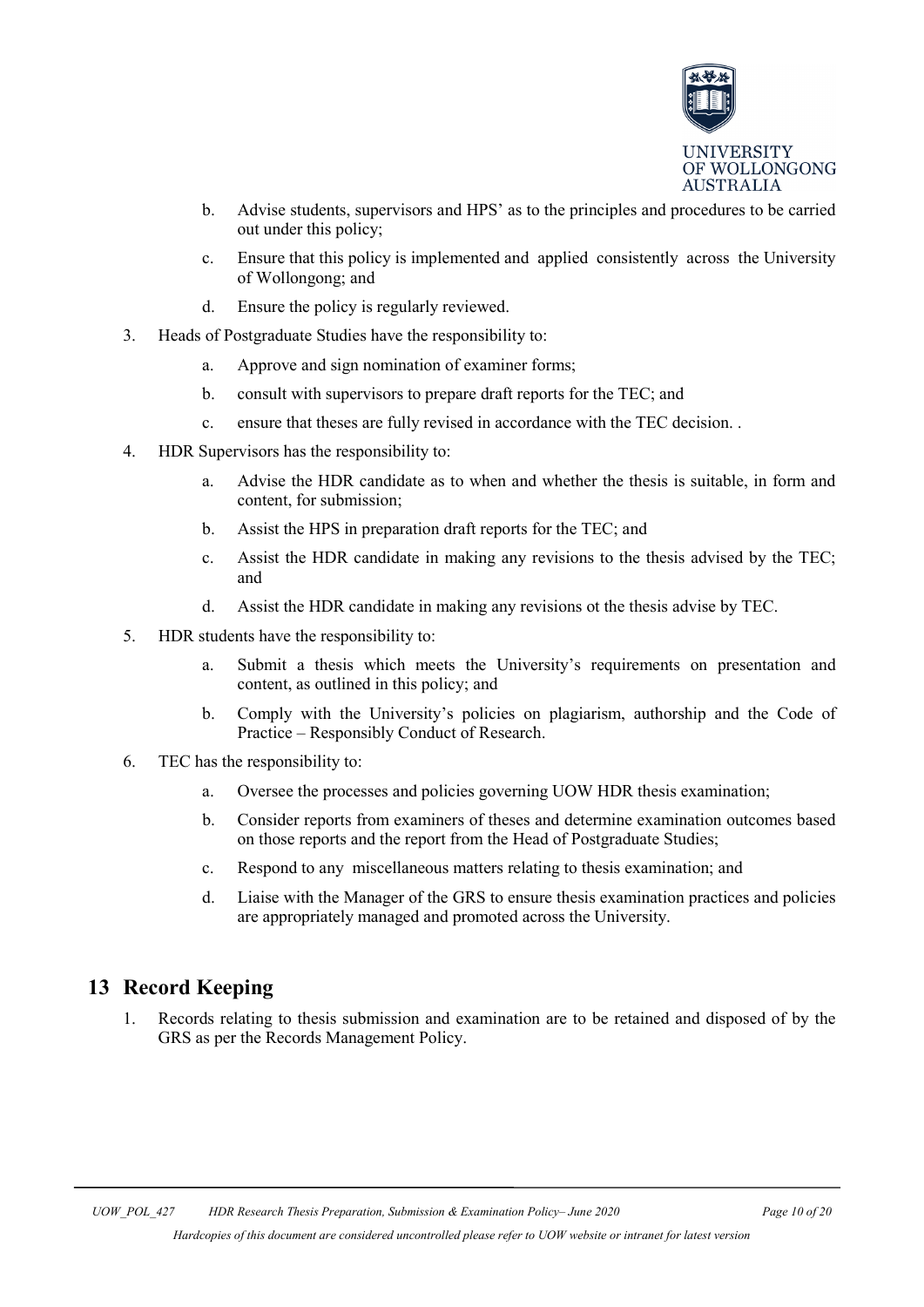

| <b>Version</b><br>Control | <b>Date Effective</b>                        | <b>Approved By</b>                                | Amendment                                                                                                                                                                                                                                                                           |
|---------------------------|----------------------------------------------|---------------------------------------------------|-------------------------------------------------------------------------------------------------------------------------------------------------------------------------------------------------------------------------------------------------------------------------------------|
| 1                         | 1 March 2017                                 | University Council                                | First version                                                                                                                                                                                                                                                                       |
| 2                         | 27 July 2017                                 | Deputy Vice-Chancellor<br>(Research & Innovation) | Administrative amendment to Section $6(5)$ to<br>address an oversight in the policy which<br>provided that a standard exemption to the<br>overseas examiner requirement for the Doctor<br>of Creative Arts only.                                                                    |
| 3                         | 8 September<br>2017                          | Vice-Chancellor                                   | Minor Amendment to remove Appendix 2 and<br>update related references in recognition of<br>formalisation of "Higher Degree Research<br>(HDR) Thesis by Compilation Guidelines.                                                                                                      |
| $\overline{4}$            | 8 January 2019                               | Vice-Chancellor                                   | Minor amendments, revisions and updates to<br>include Master of Research examinations,<br>frequency of use of examiners, clarification of<br>examiner-supervisor conflicts of interest and<br>better matching between course learning<br>outcomes and the examiner reporting forms. |
| 5                         | 1 January 2020<br>(Approved 9)<br>June 2020) | Vice-Chancellor                                   | Minor amendments to reflect the rescission of<br>General Course Rules replaced by Higher<br>Degree Research (HDR) Award Rules.<br>Updated 'Purpose' of Policy and 7.1 to align<br>with HDR Award Rules.                                                                             |

# <span id="page-10-0"></span>**14 Version Control and Change History**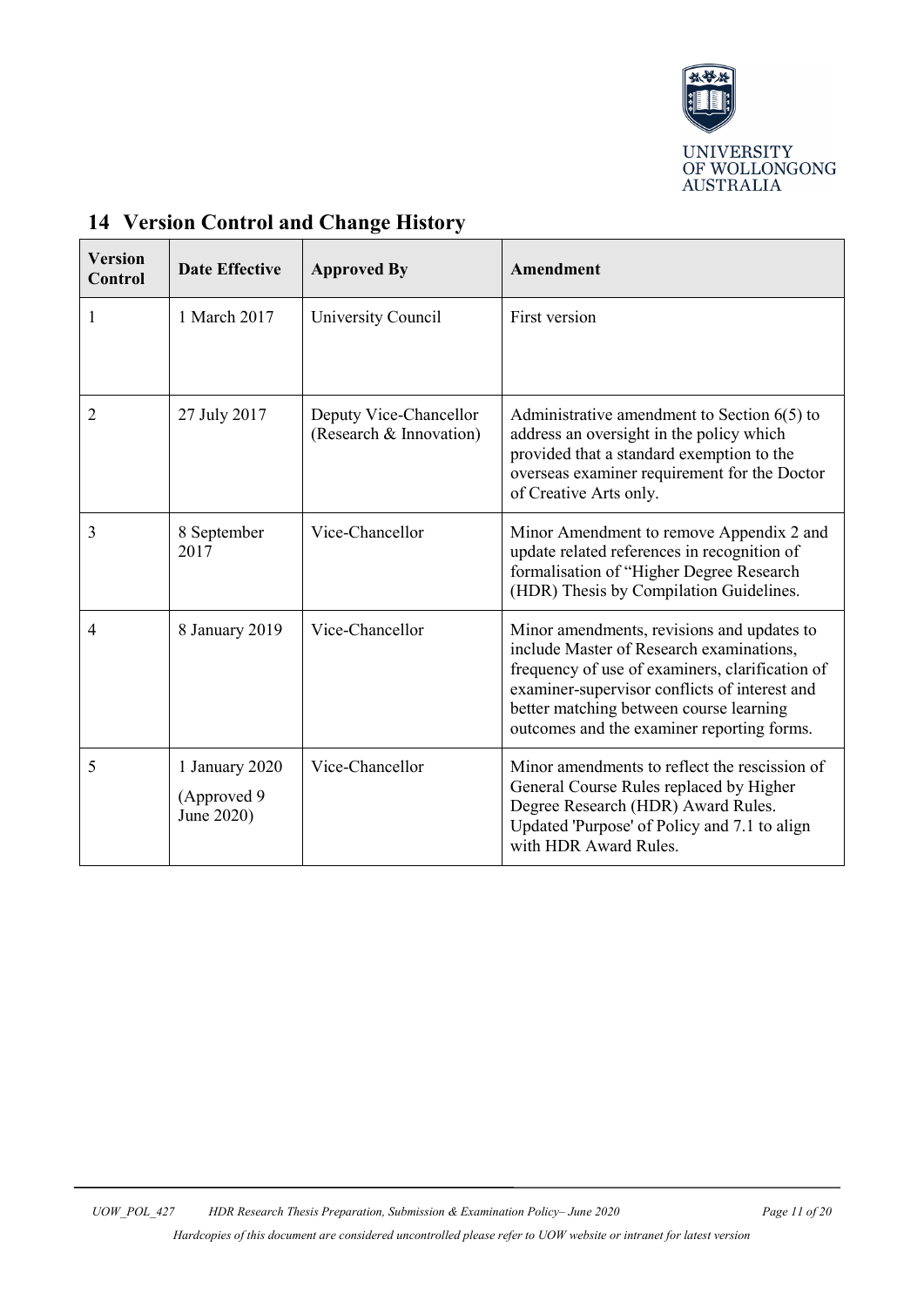

# <span id="page-11-0"></span>**APPENDIX 1 – UOW HDR Thesis Formatting Requirements**

- 1. A thesis may be formatted in in traditional monograph style or, if approved by the supervisor, may include chapters written in a format that is consistent with journal article styles. All theses are to be prepared in accordance with the following specifications, unless a variation to the requirements is approved after application to the Thesis Examination Committee (TEC).
- 2. All copies of a thesis shall include a statement indicating the extent to which the work is the student's own work and a certification signed by the student stipulating that the work has not been submitted for a degree to any other university or institution.
- 3. Students should also seek the advice of their supervisors on the general format of the thesis, including the preparation of references and the use of appendices.
- 4. All theses must contain the following common elements;
	- a. title page;
	- b. abstract (the abstract must not be more than 500 characters);
	- c. acknowledgements;
	- d. certification;
	- e. list of names or abbreviations;
	- f. table of contents;
	- g. list of tables, figures and illustrations;
	- h. main body of text;
	- i. bibliography or list of references;
	- j. appendices; and
	- k. other supplementary materials.
- 5. The text of the thesis shall be in English (unless otherwise approved). The thesis shall use A4 pages, with a text of at least 10 point font and shall be in double spaced or one and a half spaced typescript.
- 6. The margins on each page shall not be less than 40mm on the left hand side, 20mm on the right hand side, 30mm at the top and 20mm at the bottom.
- 7. Small diagrams, tables, graphs and photographs should be incorporated into the text. An appropriate label or caption should be included. Legends to figures should be placed below the figure.
- 8. Occasionally, some theses involve the preparation and presentation of material in large tables or plans greater than A4 size. Such material should be placed after the main body of the thesis in a supplementary section.
- 9. Any printed copies of these provided for examination should be:
	- a. spiral bound and may be printed double or single sided on A4 paper;
	- b. any outsized materials should be bound in such a way that the volume has an even thickness and the materials can be opened out ad read even when the rest of the thesis is closed;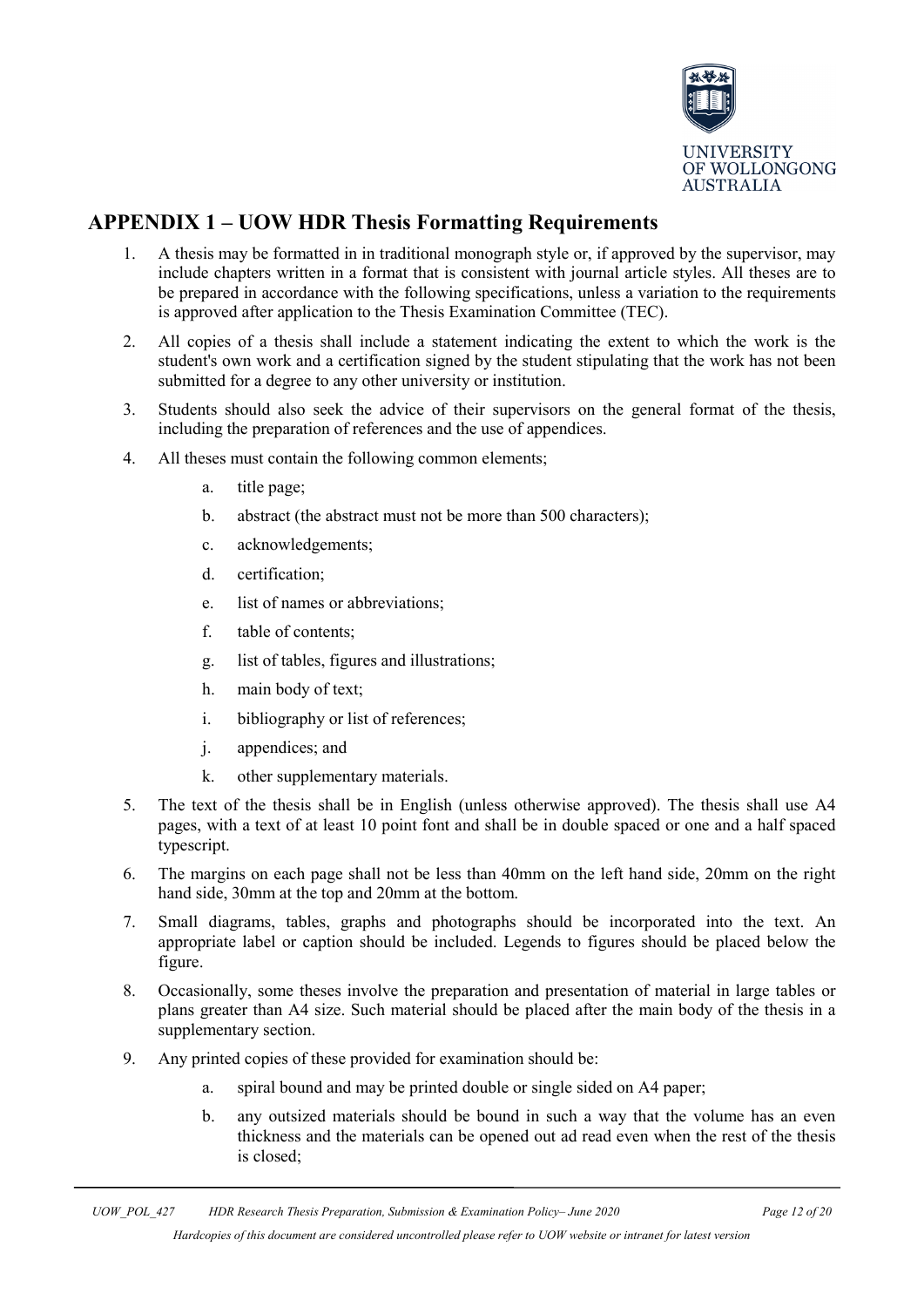

- c. bound in one volume;
- d. for a longer thesis, students may find it appropriate to bid the appendices as s separate volume; and
- e. each volume should be clearly labelled and include a separate title page.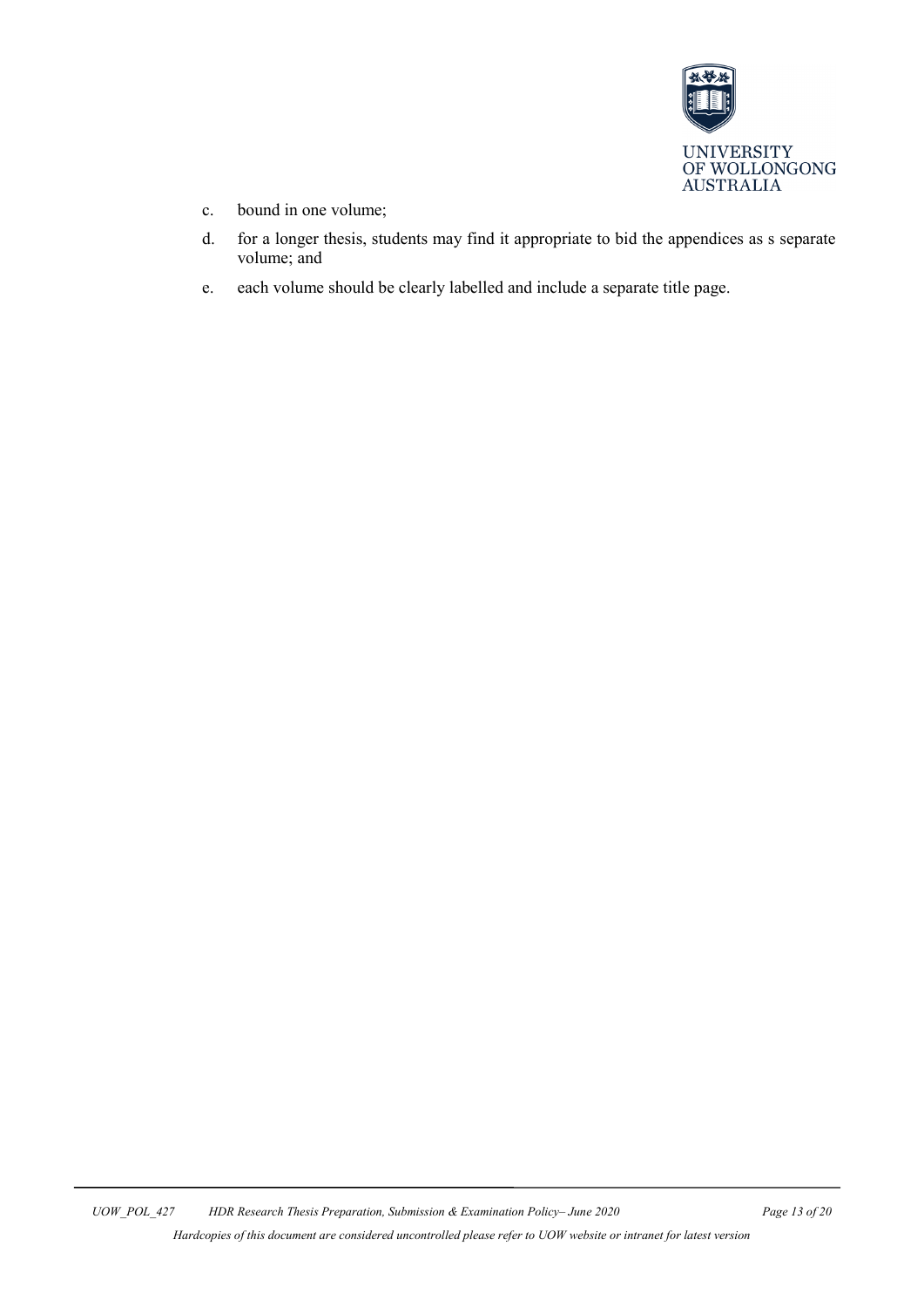

# <span id="page-13-0"></span>**APPENDIX 2– Selection of Examiners**

- 1. In the selection of potential examiners section on the Nomination of Examiners form, the student and supervisors must sign off that none of the examiners.
	- a. Has, or has had, a close personal or professional relationships with any of the student's supervisors;
	- b. Has been an employee of the University of Wollongong in the last five years;
	- c. Has graduated with a higher degree from the University of Wollongong in the last 5 years;
	- d. Has engaged in collaborative research with any of the student's supervisors during the last 5 years;
	- e. Has seen or been involved with drafts of the thesis;
	- f. Has been involved in direct supervision or as part of a supervisory panel in the research and thesis preparation;
	- g. Is employed by an organisation where the student is currently seeking or has secured employment;
	- h. Has been an examiner of a thesis submitted by that student;
	- i. Are in breach of the frequency of examination limited (see dot point o);

#### **For doctoral degrees**

- j. Each examiner shall be external to the University;
- k. No two nominated external examiners are from the same institution;
- l. No two selected examiners are resident in the same country;
- m. At least one selected examiner must be an international examiner, except in the Doctor of Creative Arts, where creative works need to be sighted in person, and the examiners may be from different Australian states or where otherwise exempted by the Chair of the TEC;

#### **For masters by research degrees**

n. Both selected examiners shall be external to the University and no two examiners shall be from the same institution;

#### **Frequency of examination**

o. Examiners are eligible to examine two research theses in a 12 month period, of which only one can be a doctoral degree. The 12 month period is calculated from the dates the Nomination of Examiner forms are submitted to the GRS; and

#### **Collaborative research**

p. Collaborative research is indicated by joint publications, research grants and research student supervisions. However, researchers sometimes collaborate, typically with a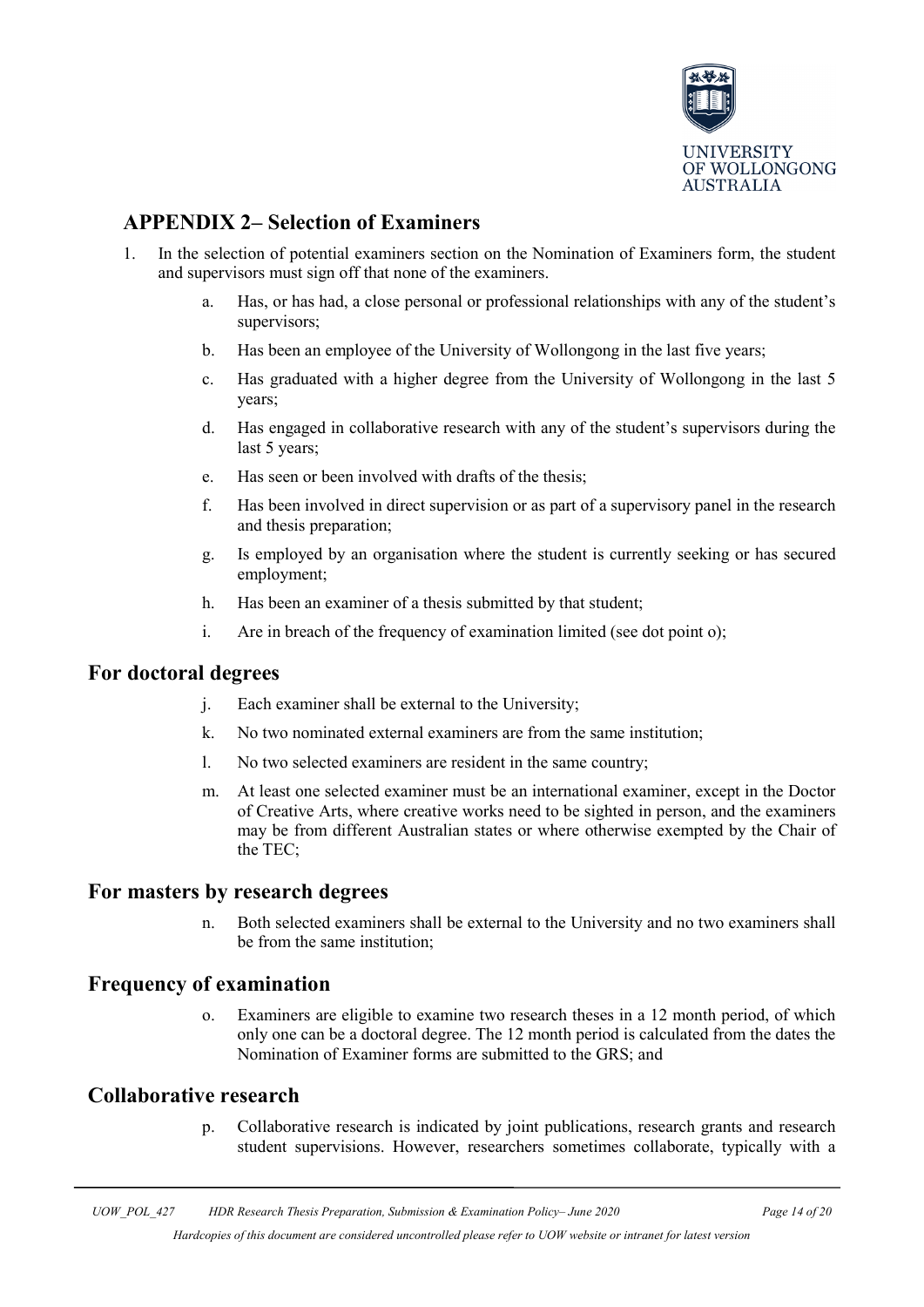

large group of their peers, to submit research grants that provide communal infrastructure or other generic support. These types of grants may not be indicative of a close research collaboration, and an exemption from rule 1.d above may be requested from the GRS.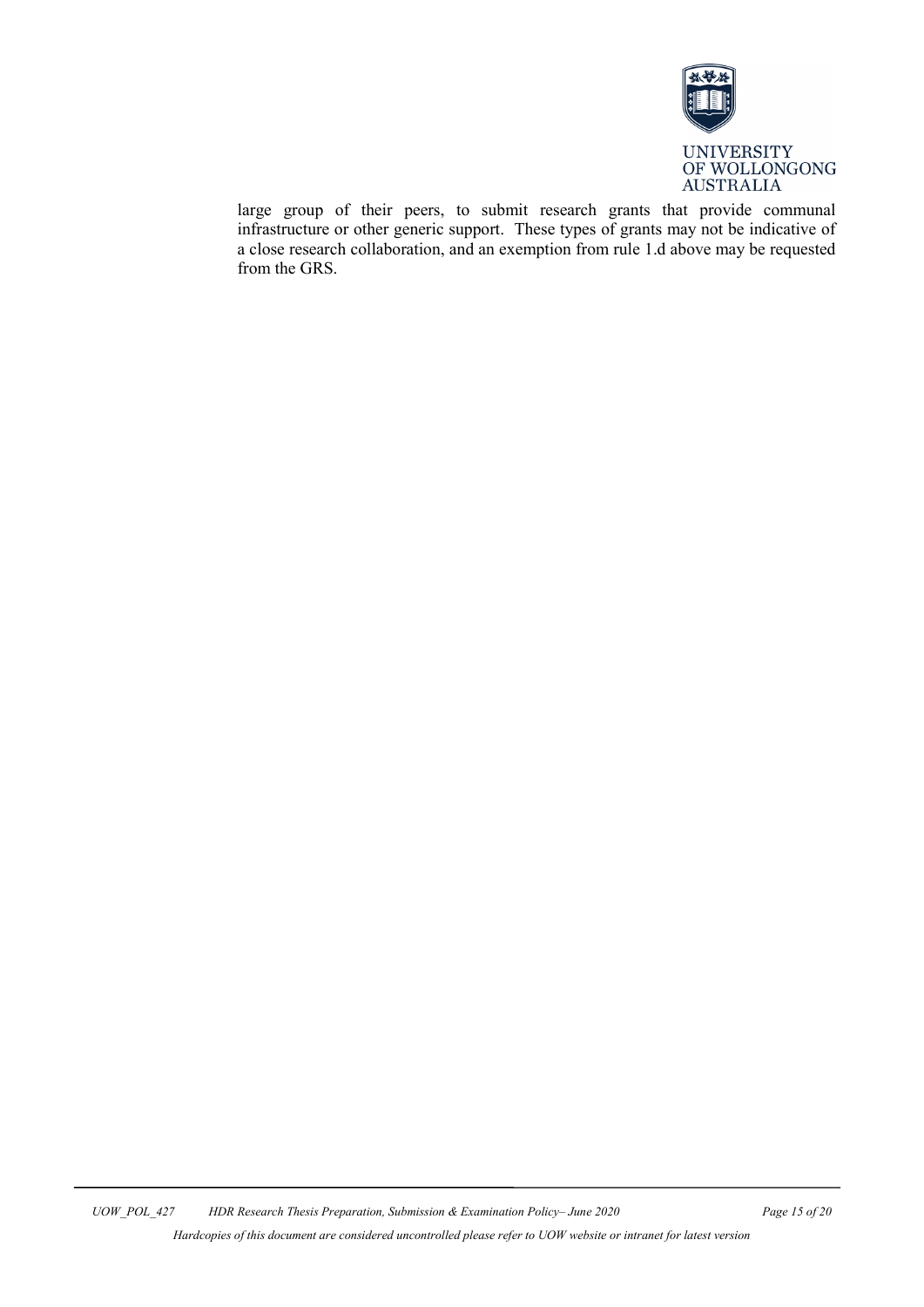

# <span id="page-15-0"></span>**APPENDIX 3 – Examiner Reporting Forms**

# **Doctor of Philosophy and Professional doctorates Criteria**

- 1. Examiners are asked to confirm that the thesis:
	- a. provides evidence that the student conducted original research;
	- b. contains material suitable for publication;
	- c. demonstrates that the student has made significant contribution to the knowledge of the subject concerned;
	- d. demonstrates that the student can critically reflect on, synthesis and evaluate a substantial and complex body of knowledge in the disciplines;
	- e. demonstrates that the student can communicate research findings, and explain and critique theoretical propositions, methodologies and discipline; and
	- f. is of satisfactory literary standard.

#### **Reporting Recommendations**

- 2. The examiners' report will include one of the following recommendations:
	- a. the student be awarded the degree without revision;
	- b. the student be awarded the degree subject to the minor revisions specified being completed to the satisfaction of the HPS;
	- c. the student be awarded the degree subject to substantial revisions specified being completed to the satisfaction of the HPS;
	- d. the student be awarded the degree subject to the substantial revisions specified being completed to the satisfaction of the HPS and being sighted by the examiner(s) for confirmation that the revisions are to their satisfaction;
	- e. the student be required to resubmit the thesis in revised form for examination after a suitable period of study and/or research;
	- f. the student be required to attend an oral examination to determine whether a satisfactory standard of competence in the work has been attained;
	- g. the student be awarded the degree of Master of Philosophy without further examination; or
	- h. the student be permitted to submit the revised thesis for examination for a Master of Philosophy degree.

# **Master of Philosophy Criteria**

- 1. Examiners are asked to confirm that the thesis;
	- a. contains material suitable for publication;
	- b. demonstrates that the student has made a significant contribution to the knowledge of the subject concerned;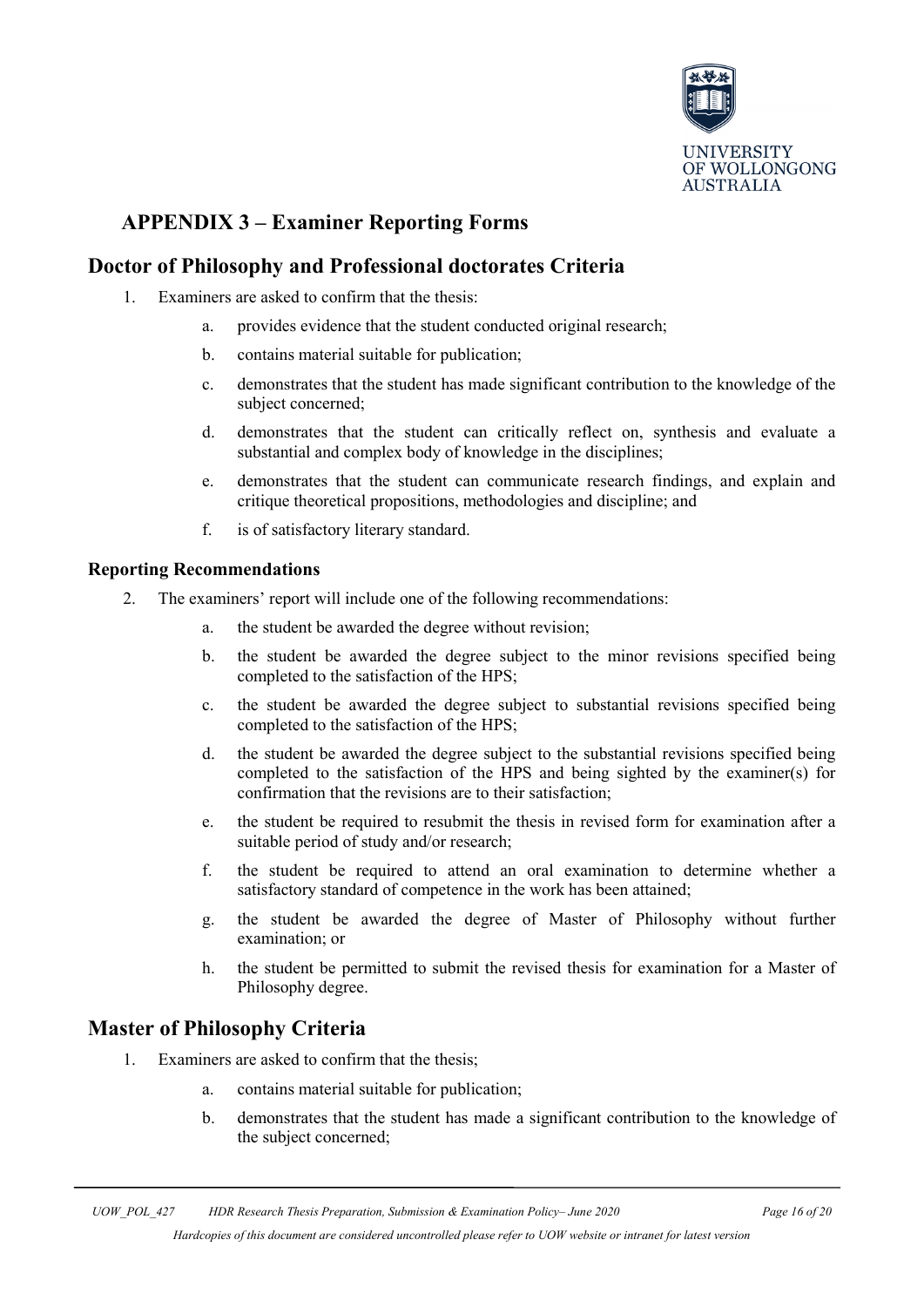

- c. demonstrates that the student can critically reflect on, synthesis and evaluate a complex body of knowledge in the discipline;
- d. demonstrates that the student an explain and communicate research findings, using coherent and sustained arguments;
- e. is of satisfactory literary standard.

### **Reporting Recommendations**

- 1. The examiners' report will include one of the following recommendations:
	- the student be awarded the degree without revision;
	- b. the student be awarded the degree subject to the min or revisions specified being completed to the satisfaction of the HPS;
	- c. the student be awarded the degree subject to substantial revisions specified being completed to the satisfaction of the HPS;
	- d. the student be awarded the degree subject to the substantial revisions specified being completed to the satisfaction of the HPS and being sighted by the examiner(s) for confirmation that the revisions are to their satisfaction;
	- e. the student be required to resubmit the thesis in revised form for examination after a suitable period of study and/or research; and
	- f. the student be required to attend an oral examination to determine whether a satisfactory standard of competency in the work has been attained.

#### **Master of Research Criteria**

- 1. Examiners are asked to confirm that:
	- a. the thesis demonstrates that the student has an adequate understanding of the field of research;
	- b. the thesis demonstrates that the student has designed, undertaken and reported on an investigation in the specified field of research to a satisfactory level;
	- c. the student has presented the thesis in a manner and level appropriate to the field of research; and
	- d. the literary standard of the thesis is adequate.

#### **Reporting recommendations**

- 2. The examiners' report will include one of the following recommendations;
	- a. the student be awarded the degree without revision;
	- b. the student be awarded the degree subject to the minor revisions specified being completed to the satisfaction of the HPS;
	- c. the student be awarded the degree subject to substantial revisions specified being completed to the satisfaction of the HPS;
	- d. the student be required to resubmit the thesis in revised form for examination after a suitable period of study and/or research; and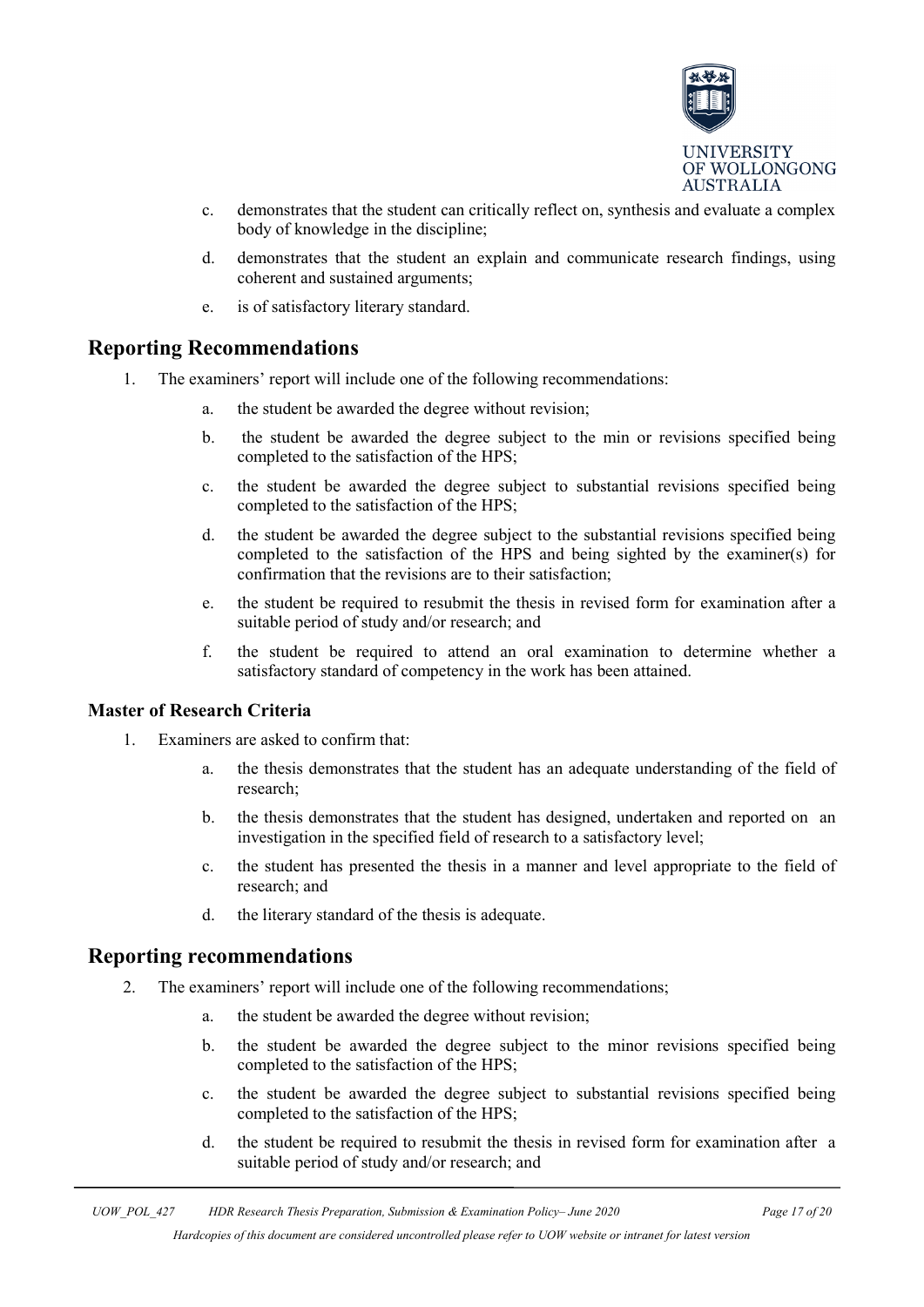

- e. the student be not awarded the degree.
- 3. If the degree is awarded, the examiner will record a percentage mark for the thesis, based on the Master of Research marking guidelines.

#### **Doctor of Philosophy by Published Works Criteria**

- 1. An examiner for the Doctor of Published Works shall report on:
	- a. whether the submitted work provides evidence that the student conducted original research;
	- b. whether the submitted work demonstrates that the student has made a significant contribution to the knowledge of the topic concerned; and
	- c. whether the submitted work reveals that the student has a broad understanding of the discipline within which the work was conducted.

#### **Reporting Recommendations**

- 2. the examiners' report will include one of the following recommendations;
	- the student be awarded the degree without further examination; or
	- b. the student not be awarded the degree; or
	- c. the published work is worthy of the degree, but the scholarly overview requires revision or expansion.

#### **Written Examiner's Report**

1. In addition to completing an examiner's report form, examiners are expected to provide a written report on the thesis. The length of the written report may vary depending on the nature of any suggested revisions. The role of the examiner is to provide feedback and suggestions for improvement. For this reason, written reports are often several pages in length and contain suggestions and comments. The written report provides advice to the TEC, student and supervisors on the nature and type of revisions that may be required.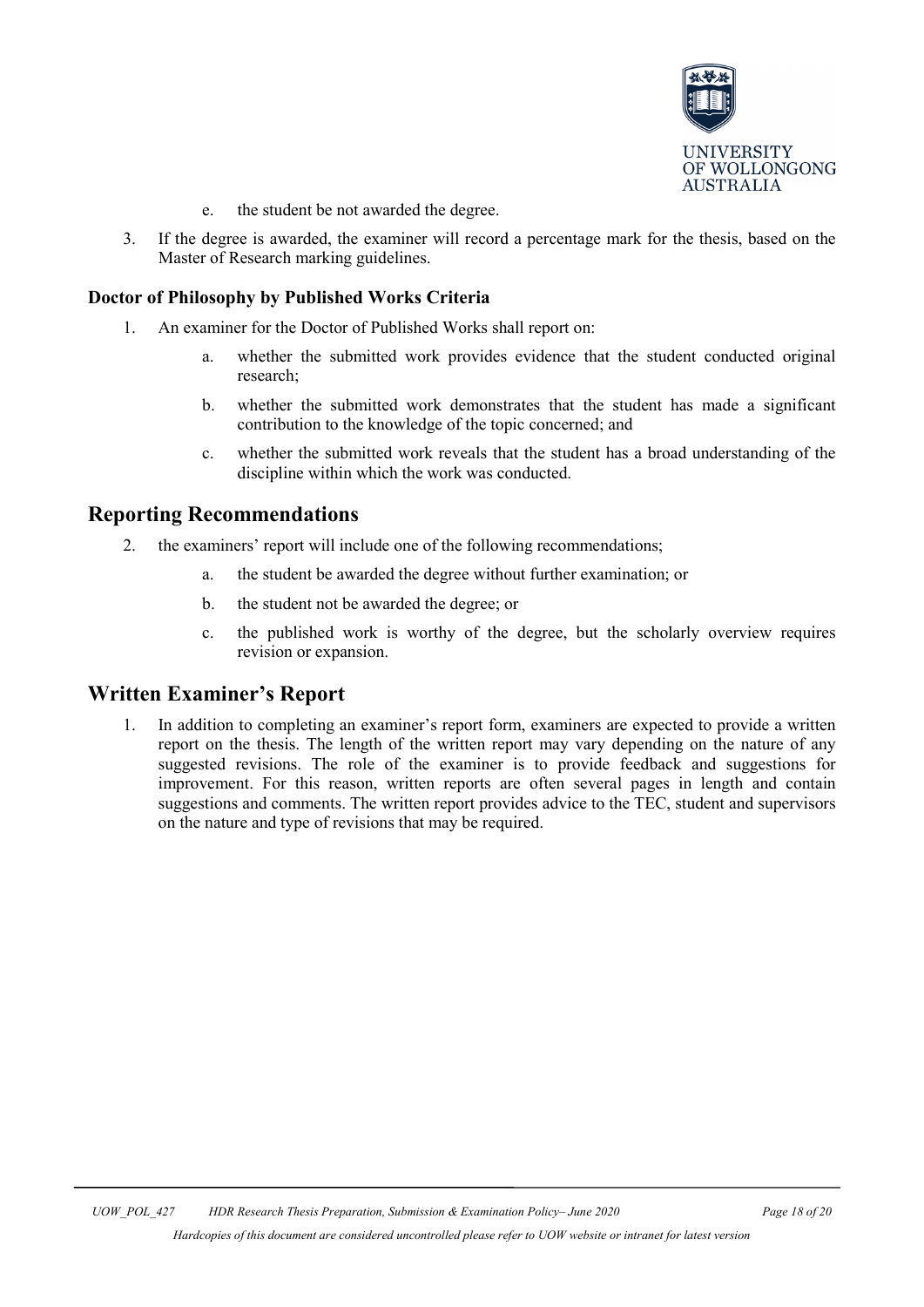

# <span id="page-18-0"></span>**APPENDIX 4 – Decisions of TEC**

The full range of reporting thesis outcomes available to TEC is listed below. Please see Appendix 3 for specific options for each degree.

#### **Awarded Without Revision**

In this instance, the student is not required to make revisions and can supply a digital copy of the final thesis to the relevant Student Management Officer, as an email attachment, as soon as possible.

# **Revisions Required**

- 1. the student be awarded the degree subject to the minor revisions specified being completed to the satisfaction of the HPS.
- 2. the student be awarded the degree subject to the substantial revisions specified being completed to the satisfaction of the HPS.
- 3. the student be awarded the degree subject to the substantial revisions specified being completed to the satisfaction of the HPS and being sighted by the examiner(s) for confirmation that the revisions are to their satisfaction.
- 4. the student be required to re-enrol for a further period of study and submit the revised thesis for reexamination by the examiner(s).

#### **Third Examiner Required**

1. the thesis to be sent to a third examiner for examination.

A third examiner will be appointed where there is a significant difference of opinion between examiners about a thesis. The third examiner is selected from the original list of four potential examiners. The third examiner will be external to the University and will examine the thesis independently without being informed about the content of the existing examiner reports.

Once the third examiner examiner's report is received, by the GRS, the HPS prepares a new HPS report and the matter is referred back to the TEC for consideration. The Chair of the TEC, on behalf of the Committee, has the power to make the final decision.

#### **Further Study Required**

Examiners are able to recommend that a student be required to resubmit the thesis in revised form for reexamination after a suitable period of study and/or research.

If the TEC decides that further study and/or research is required, the student must re-enrol for a further period of study of at least one session. The student will not be required to pay fees Based on the examiner(s) recommendations and the decision of the TEC, the HPS and supervisors will determine what program of study and/or research is required.

After this period of further work, the thesis will be revised and re-submitted. The revised thesis is then sent to the examiner/s for re-examination. Once the examiner's second report is received by the GRS, the HPS prepares a new HPS report and the matter is referred back to the TEC for consideration. The TEC has the power to make the final decision.